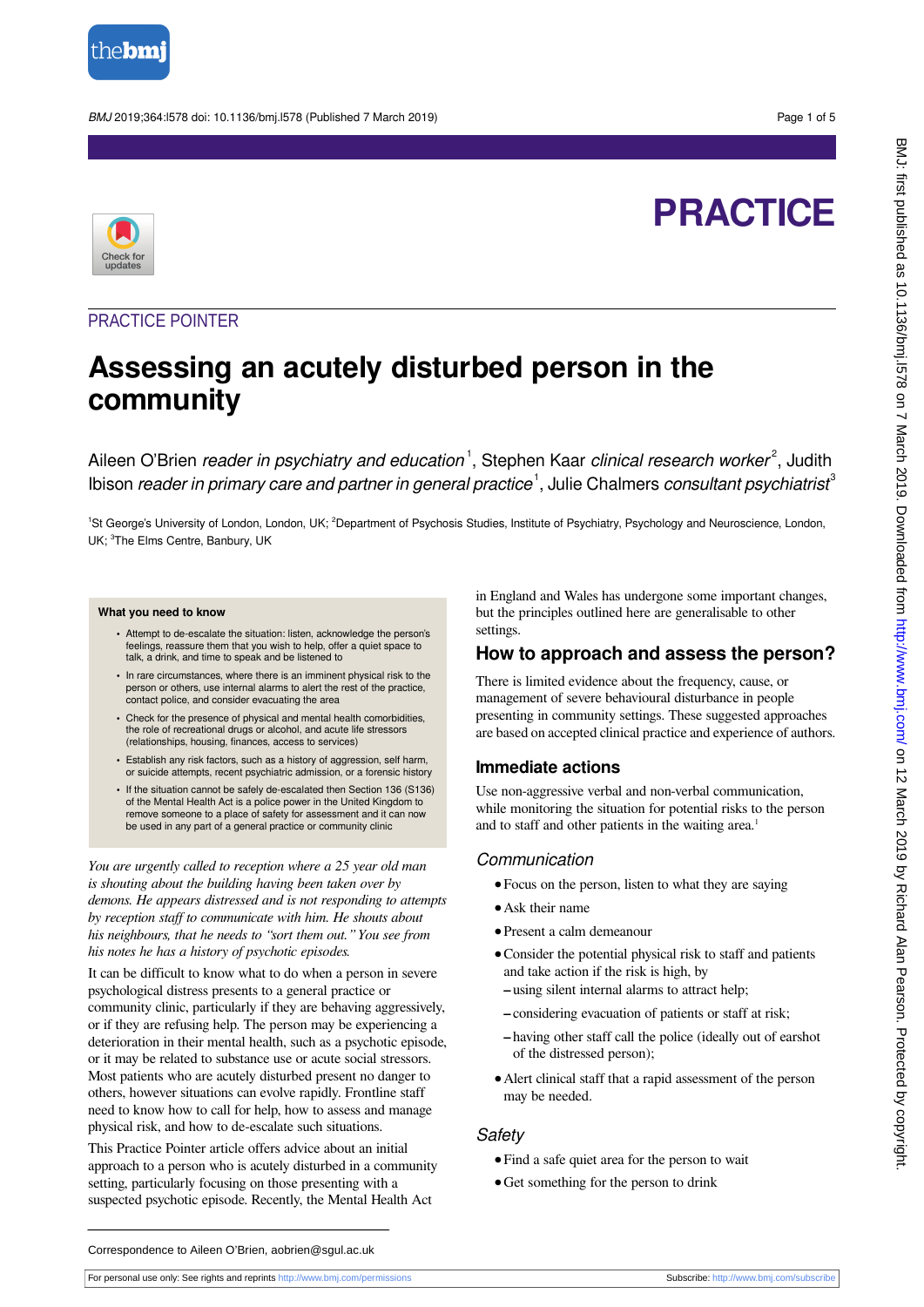- 
- **•**Have someone sit with the person if it is safe to do so.

## Positive actions

- **•**Actively listen to the person and use summarising statements to show that you are listening
- **•**Identify why they have presented here and now
- **•**Be attentive to cues mentioned by the person
- **•**Acknowledge the person's feelings and distress and build trust by reassuring the person that you wish to help, following the principles of patient centred care.<sup>2</sup>

## Involve others

- **•**Involve anyone at the practice who knows, and is trusted by, the person
- **•**See if a relative/friend/carer can attend or provide collateral information
- **•**Ask other staff members to access the clinical notes and provide a summary for the assessing clinician quickly.

Community settings should have (ideally silent) emergency communication systems to call for help from other staff. Encourage staff to call senior managers and clinicians for support in such situations, so that non-clinical and uninvolved clinical staff can manage the ongoing function of the reception and clinical areas. Intervening early and decisively could prevent a more extreme reaction later.

## **Clinical assessment**

An acutely disturbed person needs urgent assessment. At the end of this initial assessment the clinician will need to decide how urgently the person needs to be assessed by a medical or psychiatric team and whether it is necessary to seek support from the police or emergency services to convey the patient to a safe place for assessment. Aim to form a differential diagnosis, assess capacity, complete a brief risk assessment, and develop a provisional management plan.

## Differential diagnosis

Consider whether any of the following factors are contributing to the presentation:

- **•**A reaction to stressors (relationships, housing, finances, access to services)
- You might ask
- **–** what are the person's main concerns?
- **–** has anything happened to precipitate this presentation?
- **•**Intoxication with, or withdrawal from, alcohol or recreational drugs

You might consider whether this is intoxication or withdrawal, either alone or with psychological comorbidities

- **•**A history of medication use You might ask if the person has been taking the medication as prescribed
- **•**A first episode or relapsing psychosis
- You might ask or investigate
- **–** is there a history of mental health problems (diagnosis, severity, admissions, treatment)?
- **–** when, how, and why symptoms may have changed?
- **–** has there been any history of recent contact with emergency and/or psychiatric services?
- **•**Other organic causes (adverse medication reactions, infections, neurological illnesses, metabolic and endocrine disorders)
- **•**Other psychiatric comorbidities, eg, acute stress reaction in the context of an emotionally unstable or dissocial personality disorder.

Prevalence data on presentations of disturbed persons to primary care are not available. Acute psychological stressors and factors related to substance abuse may be common causes, and if there is judged to be no acute risk to practice staff and patients, would normally be managed by primary care clinicians, using non-acute established pathways. People seeking drugs may have a history of dependence and may show signs of withdrawal. It is very rare for such patients to threaten staff or patients, but if so, then the practice can alert the police, as for any patient who is being intimidating in the context of intoxication alone.

It can be more challenging to manage and arrange urgent support for an acutely psychotic patient in a community setting.

## Psychotic illness

Psychotic illnesses are common; with an annual prevalence of an active psychotic disorder of  $4$  in 1000 adults.<sup>3</sup> It is not known how many people present in primary care or the community when experiencing an acute psychotic episode. However, rates of patients detained by the police on S136 in the UK have risen, which might suggest an increase in acutely disturbed presentations in community settings. Figures from NHS digital 2015-16 show a rise of 18% from the previous year, to 22  $965$ .<sup>4</sup> During this period, 17.8% of people detained on S136 subsequently went on to be detained under Section 2 or Section  $3^{4}$  ([box 3](#page-2-0)).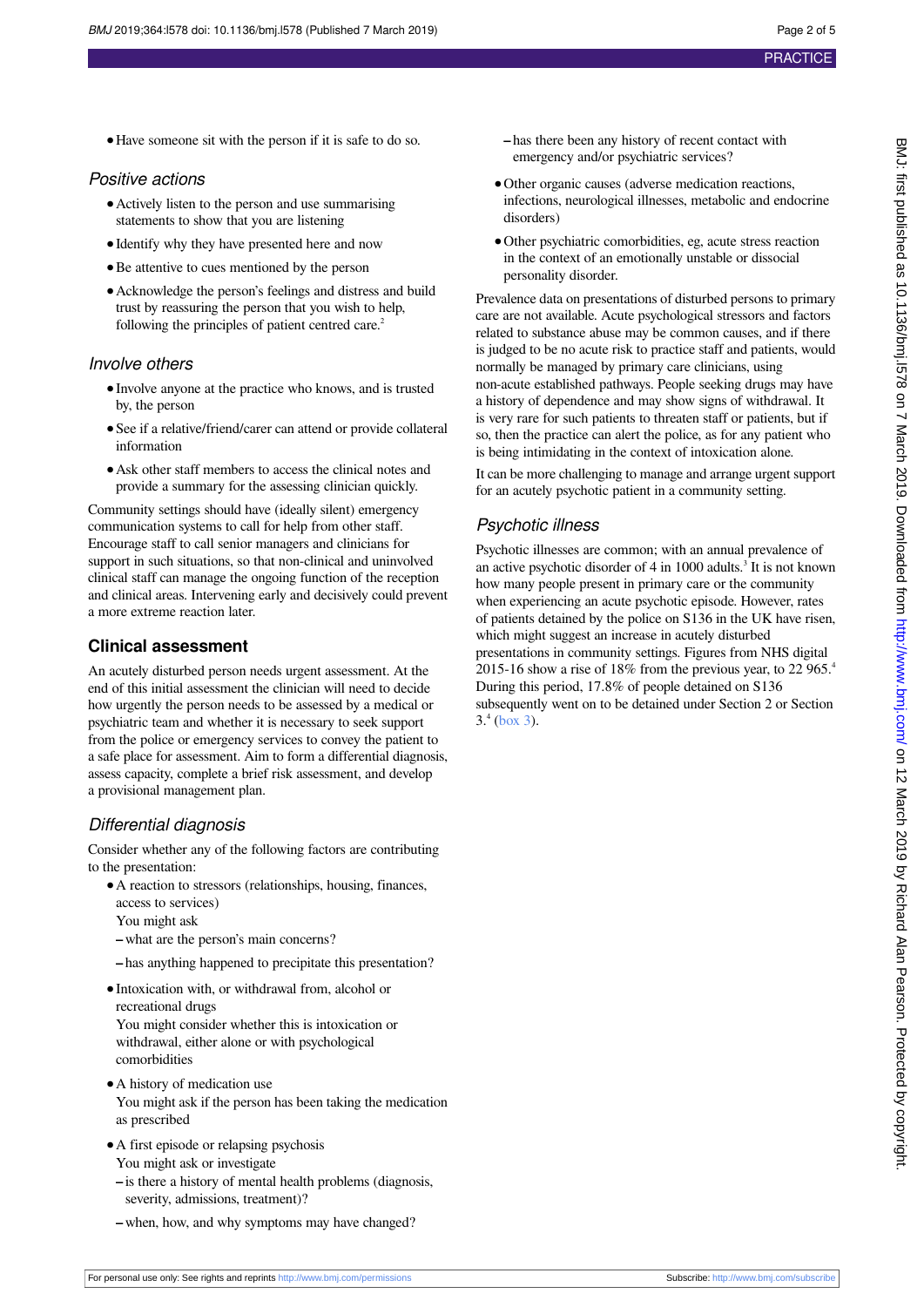#### <span id="page-2-0"></span>**Box 3: Different types of Mental Health Act sections**

The person is suffering from a mental disorder of a nature (chronicity, prognosis, previous response to treatment) and/or degree (current manifestation of the illness, eg, severity of current symptoms, impact on functioning etc.) that warrants

#### **Section 2**

Detention in hospital for assessment for up to 28 days. The person ought to be detained in the interests of their own health and/or safety and/or the protection of others.

Requires two doctors, one of whom must be Section 12 (2) approved (having received training in the application of the Mental Health Act. This is usually a psychiatrist or a GP with an interest in mental health) to make recommendations and then the application is made by an approved mental health professional.

#### **Section 3**

Medical treatment (up to six months) in hospital. It is necessary for the health or safety of the person or for the protection of other persons that they should receive such treatment which cannot be provided unless the person is detained, and appropriate treatment is available.

Requires two doctors, one of whom must be S12 (2) approved to make recommendations and then the application is made by an approved mental health professional. In this instance the approved mental health professional must consult, if practicable, the nearest relative and the admission cannot proceed if the nearest relative objects.

#### **Section 4**

An emergency application for detention which can be made on the basis of a single medical recommendation (not needing S12 approval) with a recommendation from an approved mental health professional or, in exceptional circumstances, the nearest relative (as defined by the Mental Health Act S26). The criteria for S2 need to be met and the detention is required as a matter of urgency. A S4 lasts for 72 hours.

#### **Section 135 (1)**

Gives the police the power to remove a person from a dwelling (ie, any private property) if it is considered they have a mental disorder and that they may be in need of care and attention for this. With the agreement of the person they can be assessed at the dwelling or removed to the place of safety for the assessment to take place there. It lasts up to 24 hours and requires a warrant to have first been obtained from a magistrates' court.

#### **Section 136**

Gives the police the power to remove a person from a public place, when they appear to be suffering from a mental disorder and are in need of care or control, to a place of safety. It lasts up to 24 hours.

#### **Section 5(2)**

A temporary hold of a patient already receiving treatment in a hospital, applied by any doctor for up to 72 hours.

A person experiencing a psychotic episode will often lack insight<sup>5</sup> and therefore may not present asking for help. If services are alerted by family or friends asking for help, then a planned response by primary care or psychiatry teams (including domiciliary visits) may be most appropriate. Sometimes relatives may persuade a person to go to the GP or the emergency department. However, in an acute presentation, with no warning, there are different options for managing the situation depending on where the patient is, and whether they are known to mental health services already.

In a suspected psychotic episode, assess for the presence of delusions, hallucinations, and disordered thinking or speech. This includes assessing the content and nature of the patient's beliefs, and the impact of those beliefs on their past and potential actions. Usually, most assessments of a person at first presentation would also include questioning the validity of their beliefs, but this may not be appropriate in an acute presentation in a community setting. $6$ 

## Risk assessment

Carry out a brief assessment of the risk of harm the patient might pose to themselves or others. [Box 1](#page-2-1) outlines red flag symptoms and signs that might increase risk.

#### <span id="page-2-1"></span>**Box 1: Risk of harm to self or others when seeing psychiatric emergencies<sup>7</sup>**

Recent (within last 2 weeks) discharge from inpatient services<sup>8</sup> History of self harm or suicide attempts, hopelessness, suicidal ideation/plan Current alcohol or drug misuse

Notable forensic history (such as serious assault) Delusions focussing on an individual

History of carrying weapons

Key risks include self harm, accidental injury, vulnerability to assault from others, and harm to others.

In known patients, any serious risk history should be known to the practice.

## **Referral**

If you suspect an underlying mental health cause and the patient calms, consider contacting local psychiatry services, who can provide the person's recent history (in some areas psychiatry electronic records are available to primary care). Local psychiatry services may offer urgent assessment. If there are any concerns about physical health problems (such as alcohol withdrawal) then assessment at an emergency department may be most appropriate. Mental health services available could be the local community mental health team/home treatment team/liaison psychiatry/street triage/single point of access service (depending on local arrangements). If the person is a known patient, they may have a "crisis plan" or advanced directive in their records, which will inform care planning.

Ask the person:

- **•**Do they have a crisis plan?
- **•**Would they agree to be seen by the specialist mental health team, for example at the local emergency department, street triage, or the local crisis team, depending on local options?
- **•**Do they have a care coordinator that they would like to see?

## **What options are available if the person refuses to be assessed?**

#### No immediate risk

If the assessment suggests there are no immediate risks and the patient calms down, but the initial assessment suggests that there is mental disorder and the patient is still refusing immediate help, then a Mental Health Act assessment can sometimes be organised, depending on local protocols. In the UK this would be a Section 4, but is more likely to be a Section 2 or a Section 3 organised with the local approved mental health professional and police over the following few days  $(box 3)$  $(box 3)$  $(box 3)$  (in locations where demand is high and resources are low there can be longer waiting times for community Mental Health Act assessments).

A Mental Health Act assessment can take time to organise, and most practices are not resourced to manage a disturbed person safely in the meantime. In this case the best option might be for the person to be seen in the emergency department of a hospital if they agree to go, while acknowledging that the security and environment may not be ideal. It is a matter of determining, as best as is practicable, what the safest option for the person might be.

In some situations it may be better, if safe, for the person to return home and wait for input from the mental health team you have contacted.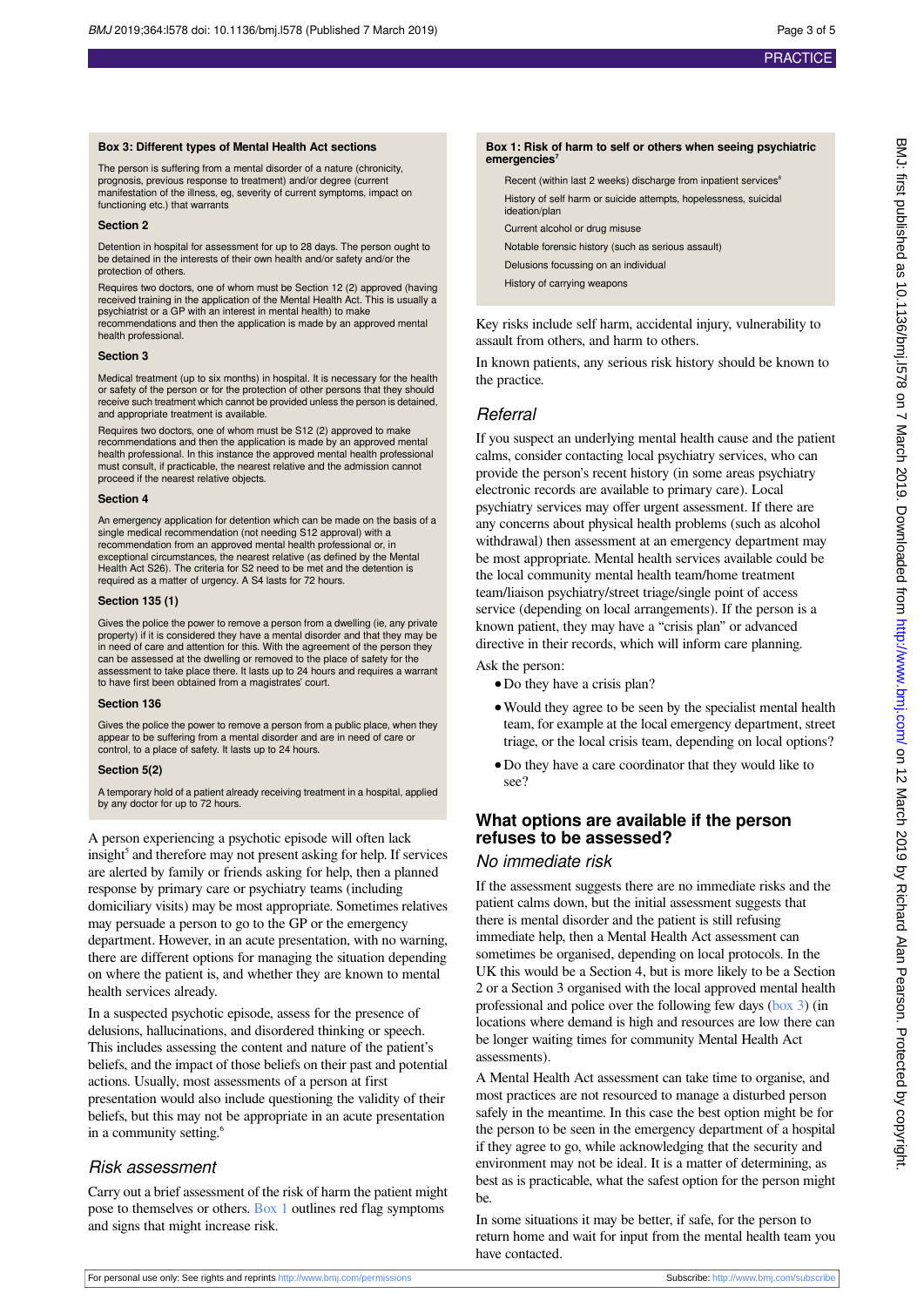## Immediate risk—call the police

If a person is unwilling to engage in any form of assessment at the surgery, is refusing to go to another setting, and you have immediate concerns about risk to self or others, then it may be necessary to call the police.

The police can use their powers under S136 of the Mental Health Act. S136 is a police power to remove someone they feel is in immediate need of care or control to a place of safety, for the purpose of assessment. There will be designated places of safety locally, which are usually based in psychiatric hospitals. Emergency departments can also be used. Recent changes to S136 clarify the use of police powers in such a situation.<sup>9</sup>

Removal from the statute of the link between the operation of S136 and "a place to which the public have access" has clarified some previously grey areas. There had been some debate about whether S136 powers could be used, for example, in treatment areas of the emergency department or GP consulting rooms. It is now clear that police will be able to exercise these powers in these settings if the criteria to do so are fulfilled. Police can use S136 powers in all areas of a GP practice. They can only not use S136 powers in a private residence or the private garden or buildings associated with a private residence. For a summary of recent changes to S136 see [box 2.](#page-3-0)

#### <span id="page-3-0"></span>**Box 2: Changes to the S136 in the Police and Crime Act 2017**

Police should consult a registered medical practitioner, a registered nurse, or an approved mental health professional, if practicable, before using S136. S136 can be used in any place other than a private dwelling or its private garden. The new legislation has removed reference to a place to which the public have access—so these powers can be used in all areas of a GP practice. A child may not, under any circumstances, be removed to a police station as a place of safety.

Police stations can only be used as a place of safety for adults in limited circumstances (imminent risk of serious injury or death, when nowhere else can reasonably manage the risk). Given that a person is in a mental health crisis and there may be an accompanying physical disorder including intoxication with alcohol and drugs, it is recommended that the person be assessed in a healthcare setting.

There is a reduction in the permitted period of detention from 72 hours to 24 hours with the possibility of a 12 hour extension (if not practicable to complete the assessment for example in 24 hours for example because of intoxication).

If the person leaves the practice before anything can be organised then the police and the patient's family can be alerted if concerns about risk remain. Alternatively, the local mental health services could be contacted to ask for an urgent assessment, depending on local systems.

## **How to involve carers and relatives**

The person may make it clear that they don't want you to discuss their care with their family, which can be difficult. In this situation, if your considered assessment is that the patient lacks capacity to make this decision, confidentiality may be breached if failure to do so may expose the person or others to a risk or if you judge it is in the person's best interests. $^{10}$  If the person has capacity and refuses to consent to information being shared, then confidentiality maybe breached if certain conditions are met, such as risk to carers, relatives, or others.<sup>11</sup>

Importantly, carers and relatives can always give information to clinicians, with no release of information by clinicians to them.

If the person agrees, carers can give collateral history and support the person during the assessment. Carers may need support themselves—guide them towards local carer support groups if interested.

If a patient is placed on S136 in the practice, inform any involved carer or family member as soon as possible.

## **Post-presentation follow-up Care governance**

Review the care provided in the acute setting soon after the incident, and identify any gaps in facilities, staffing, or staff training, which could improve future care and dignity for similarly distressed patients. Staff members can find situations like this quite distressing—offer an opportunity to speak individually to the practice manager or other appropriate senior team member to check whether they need support.

## **Communication between teams**

The mental health team should inform the primary care team of the consequences of assessment (use of any section, admission, treatment, home treatment team, routine community follow-up, crisis plan).

## **Patient follow-up**

#### Mental health

It is good practice for the GP to contact patients after discharge from inpatient or other care, to invite them for a non-urgent face to face, or telephone, discussion of progress. This would provide an opportunity for patients to discuss their crisis plan if presenting to primary care in future, and how events were managed when they presented in crisis.

## Physical health

Patients with serious mental illness have 15-20 years reduced life expectancy<sup>12</sup> so it is useful to consider a physical health review (opportunistically or planned), including cardiovascular disease risk factors. Offer referral to the smoking cessation adviser. Arrange relevant blood tests or electrocardiogram as required by identified behavioural risks or medication review.

## **Crisis plan and relapse indicators**

Review the patient's "crisis plan" (or recommend this is discussed with a care coordinator). Discuss relapse indicators (or early signs of relapse) and set out what might be done if there should be a relapse in future, including information about medication and who to contact in an emergency.